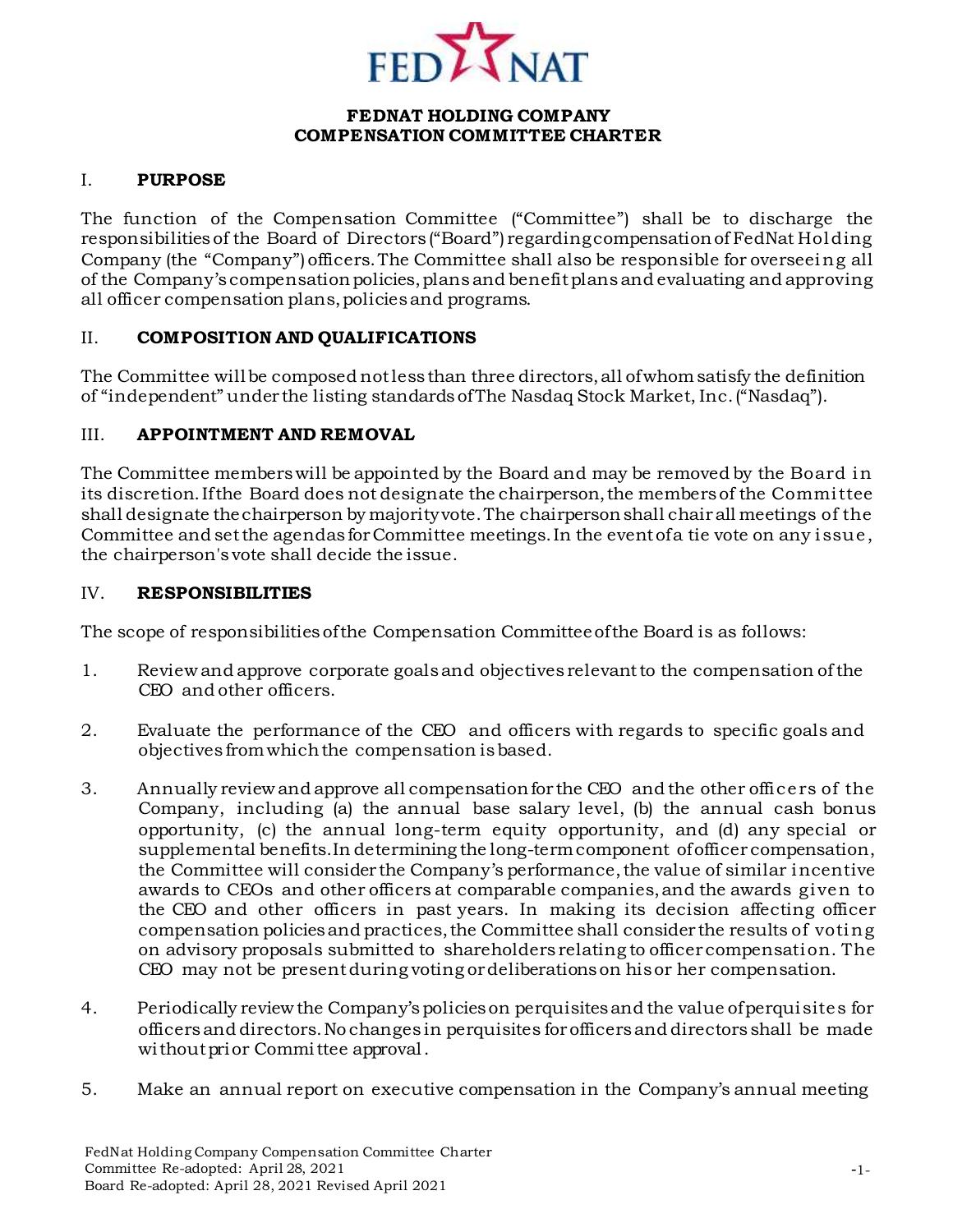

proxy statement, as required by the rules of Nasdaq, the Securities and Exchange Commission (the "SEC"), and other regulatory bodies.

- 6. Review and approve, or recommend to the Board, Officer incentive compensation plans and equity-based plans.The Committee shall administer the Company's incentive stock plans,including making awardsunder suchplans,and shall review all proposed new or amended employee benefits plans.
- 7. Report regularly to the Board (a) following meetingsofthe Committee,(b) with respectto those matters that are relevantto the Committee'sdischarge ofits responsibilities,and (c) with respect to those recommendations that the Committee may deemappropriate. The report to the Board may take the form of an oral report by the Chair of the Committee or any other member of the Committee designated by the Committee to make such report.
- 8. With respectto compensation for the non-executive directors,the Committee shall:
	- Review and approve corporate goals and objectives relevant to the compensation of the non-executive directors,taking into accountthe need to fairly compensate directors for the time devoted to Company matters, attract and retain directors with the experience and credentials appropriate for a regulated and growing company such as the Company, and align the directors'interestswith the longterm interestsofthe Company's shareholders.
	- Recommend to the Board the timing and amount offeespaid to the non -executive directors, including the timing and amount of any annual cash retainer and equity-based compensation.
	- Make an annual reporton non-executive director compensation inthe Company's annual proxy statement,if and as required by the rules of Nasdaq, the SEC and other regulatory bodies.
- 9. Oversee the process for identifying and addressing any material risks relating to the Company's compensation policiesand practices for all employees.The Committee shall consider the extent,if any, to which risks arising from the Company's compensation policiesand practicesare reasonably likely tohave any material adverse effects.
- 10. Approve and periodically assess the effectiveness of any policies, plans or agreements concerningthe recoupmentofincentive compensation,or "clawback" policies.
- 11. Approve and authorize the Company to enter into any employment agreements, severance arrangements, change in control agreements or provisions, or other compensation-related agreements,in eachcase,when and ifappropriate withofficers of the Company.
- 12. Approve the amount of any discretionary contributions to be made by the Company under any retirement or savings plan.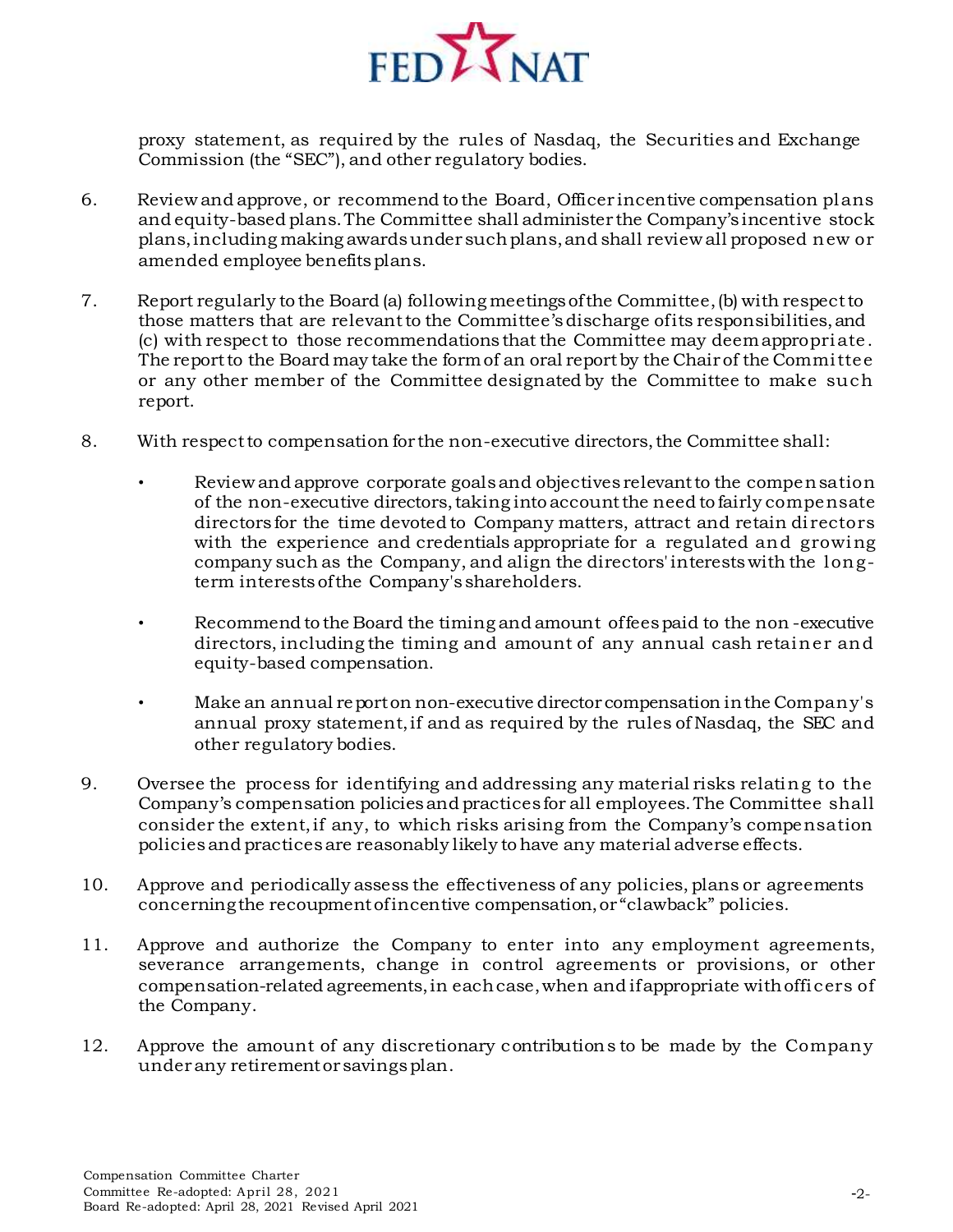

13. Review the median ofthe annual total compensation ofall of the Company's employees (other than the CEO), the annual total compensationofthe CEO and the ratio of those two amounts,followingthe availability of suchinformation calculatedin accordance with the rulesof the SEC.

### V. **MANNER OF CARRYING OUT RESPONSIBILITIES**

- 1. The Committee shall have authority, in its sole discretion, to retain and terminate compensation consultants,including the feesand other terms of their engagements, to advise on the evaluation and compensation of the CEO and other officers of the Company. Such consultantsmay also be retained forother purposes, such as advising on compensation ofthe Company's non-executive directors.The Committee may also retain and obtain the advice of legal counsel or other advisors. The Company must provide appropriate funding,asdetermined by the Committee,forpaymentof re asonable compensation to suchconsultants,counsel and advisors.
- 2. When considering the selectionofaconsultant,counsel orotheradvisor,the Committee shall take into account the following factors: (a) whether the consultant,counsel or advisor provides other services to the Company;(b) the amount offees received from the Company by such consultant, counsel or advisor as a percentage of total revenue of such consultant, counsel or advisor; (c) the policies and procedures of such consultant, counsel or advisor to prevent conflicts of interest; (d) any business or personal relationship between such consultant, counsel or advisor and a member of the Committee; (e) whether such consultant, counsel or advisor owns stock of the Company; and (f) any business or personal relationship between such consultant, counsel or advisorand an officer of the Company. These independence factors must be considered, although the Committee may engage such consultant, counsel or other advisor the Committee prefersafter considering the factorsabove.
- 3. The Committee shall be directly responsible for the appointment, compensation and oversightof the work of any such compensation consultant,legal counselor any other advisor retained by the Committee.
- 4. The CEO and other officers shall not be presentduring deliberationsor voting on their compensation.
- 5. The Committee shall review and reassess annually the adequacy ofthis Charter and recommendto theBoard any improvements to thisCharter that the Committeeconsiders necessary or valuable.The Committeeshall conductsuchreviewin the manner it deems appropriate. The Committee'sperformance will be evaluated within the Self-Evaluation that will be performed annually by the Board.

## VI. **CALENDAR OF ACTIVITIES**

The Committee'sannual activitiesare setforth in the Exhibit A to this Charter.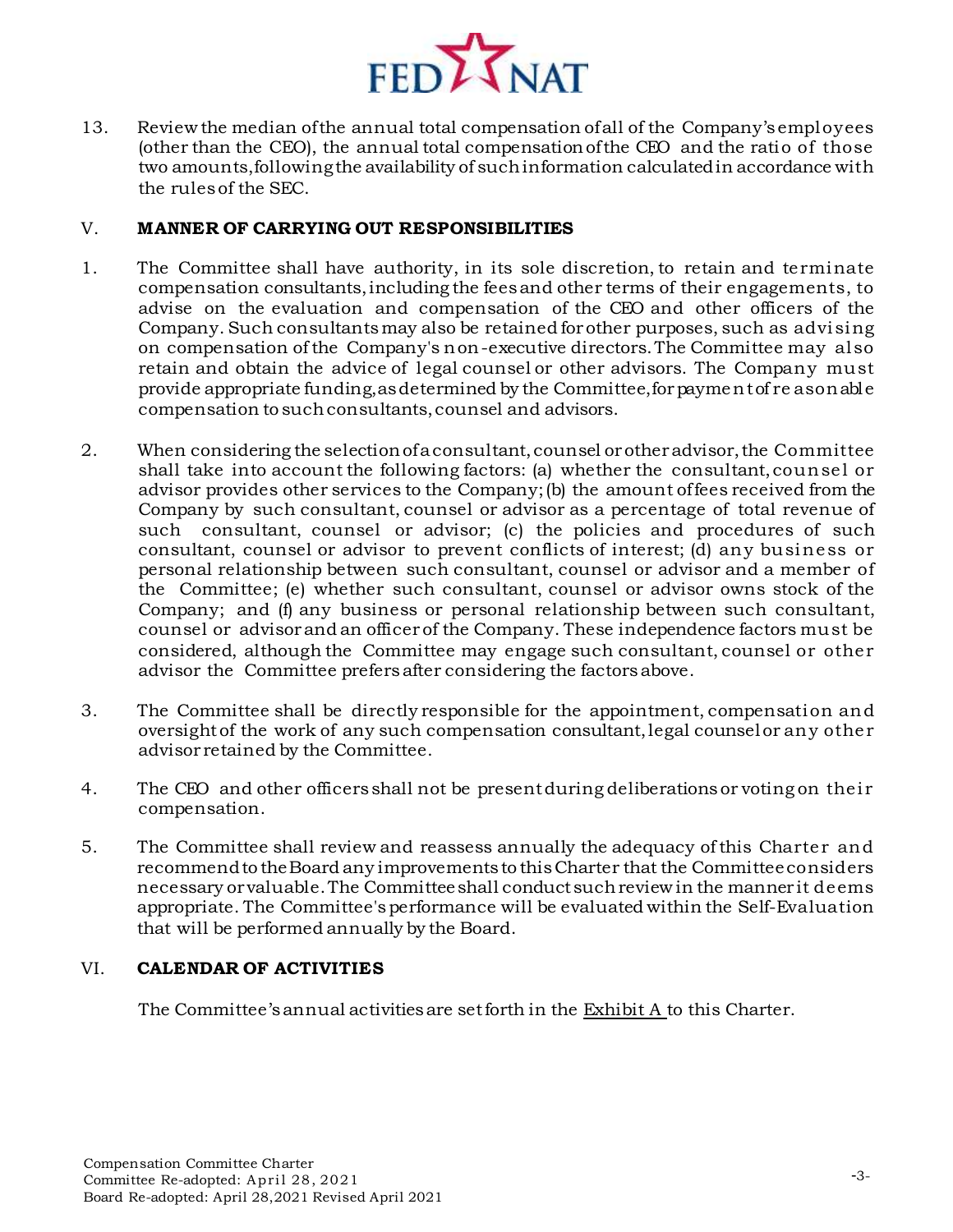

# **EXHIBIT A**

# **Calendar of Annual Activities**

| <b>Meetings</b>                                                                                                                                                                            | Q <sub>1</sub> | Q <sub>2</sub> | Q <sub>3</sub> | Q4          |
|--------------------------------------------------------------------------------------------------------------------------------------------------------------------------------------------|----------------|----------------|----------------|-------------|
| 1. Prepare meeting agenda in consultation with<br>Chair, Committee members and CEO                                                                                                         | X              | X              | X              | X           |
| 2. Review and approve prior meeting minutes                                                                                                                                                | X              | X              | X              | X           |
| 3. Report Committee actions at next full Board<br>meeting                                                                                                                                  | X              | X              | X              | X           |
|                                                                                                                                                                                            |                |                |                |             |
| <b>Administrative Duties</b>                                                                                                                                                               |                |                |                |             |
| 1. Review and update Charter, including Committee<br>responsibilities                                                                                                                      |                | X              |                |             |
| 2. Discuss and conduct a compensation market<br>analysis, including program design and market<br>review of compensation for officers and directors                                         |                |                | X              |             |
| 3. Review the Company's overall benefit programs<br>and officer and director perquisites                                                                                                   |                |                | X              |             |
| 4. Evaluate the need for, and approve, employment,<br>severance and other compensation-related<br>agreements with officers                                                                 |                | X              |                |             |
| 5. Review and approve the compensation discussion<br>and analysis disclosures and Committee report in<br>the 10-K and proxy statement                                                      | X              |                |                |             |
| 6. Review the CEO's compensation ratio compared to<br>the median Company employee, as determined by<br>the Committee in accordance with SEC rules                                          | X              |                |                |             |
| 7. Review the amount of discretionary contributions<br>by the Company to retirement or savings plans                                                                                       |                |                |                | X           |
|                                                                                                                                                                                            |                |                |                |             |
| <b>Compensation Duties</b>                                                                                                                                                                 |                |                |                |             |
| 1. Review, manage and administer all incentive<br>compensation and equity compensation programs<br>and policies, and all non-equity-based long-term<br>incentive plans                     | X              | X              | X              | X           |
| 2. Discuss upcoming year objectives and<br>compensation-related goals                                                                                                                      |                |                |                | $\mathbf X$ |
| 3. Review and approve compensation programs,<br>objectives and goals for the CEO and the CEO's<br>direct reports                                                                           | X              |                |                |             |
| 4. Evaluate the CEO's performance, and review the<br>CEO's evaluation of the CEO's direct reports with<br>regard to specific compensation-related goals and<br>objectives                  | X              |                |                |             |
| 5. Review and approve changes to base salary and<br>cash bonuses for the CEO, the CEO's direct<br>reports, and other officers in the group of top five<br>most highly compensated officers | X              |                |                |             |
| 6. Review and approve equity grants for all officers                                                                                                                                       | X              |                |                |             |